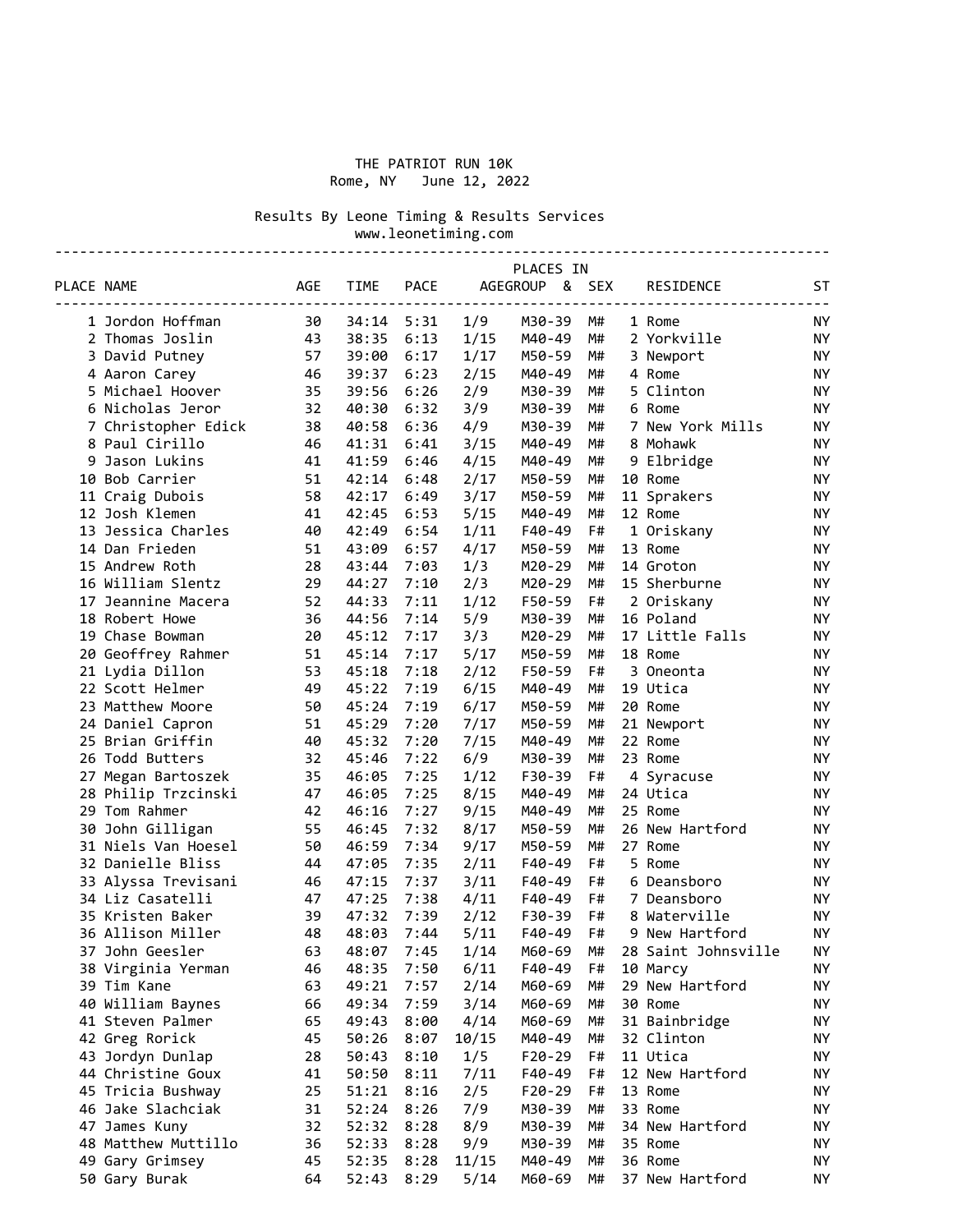| 51 Jeff Conklin           | 50 | 53:02                                | 8:32 | 10/17 | M50-59           | M#       | 38 Edmeston         | NY               |
|---------------------------|----|--------------------------------------|------|-------|------------------|----------|---------------------|------------------|
| 52 Amanda Conklin         | 41 | 53:24                                | 8:36 | 8/11  | F40-49           | F#       | 14 Edmeston         | NY               |
| 53 Edward Krutz           | 56 | 54:54                                | 8:51 | 11/17 | M50-59           | M#       | 39 Rome             | NY               |
| 54 Craig Ferretti         | 55 | 55:05                                | 8:52 | 12/17 | M50-59           | M#       | 40 Rome             | NY.              |
| 55 Michael Labuz          | 55 | 55:10                                | 8:53 | 13/17 | M50-59           | M#       | 41 Clinton          | NY.              |
| 56 Glenn Stevener         | 58 | 56:15                                | 9:03 | 14/17 | M50-59           | M#       | 42 Marcy            | NY.              |
| 57 Jamie Zeller           | 38 | 56:30                                | 9:06 | 3/12  | F30-39           | F#       | 15 Camden           | NY.              |
| 58 Ellen Dickerson        | 51 | 56:55                                | 9:10 | 3/12  | F50-59           | F#       | 16 Clinton          | NY.              |
| 59 Gretchen Kubera        | 54 | 57:30                                | 9:16 | 4/12  | F50-59           | F#       | 17 Utica            | NY.              |
| 60 Julianna Swalgin       | 18 | 57:39                                | 9:17 | 1/1   | $F15-19$         | F#       | 18 Deerfield        | NY.              |
| 61 Mike Swalgin           | 53 | 57:47                                | 9:18 | 15/17 | M50-59           | M#       | 43 Deerfield        | NY.              |
| 62 Susan Luley            | 68 | 58:49                                | 9:28 | 1/7   | F60-69           | F#       | 19 Sauquoit         | ΝY               |
| 63 Joseph Wilczynski      | 63 | 58:50                                | 9:29 | 6/14  | M60-69           | M#       | 44 Marcy            | NY.              |
| 64 Derek Alexander        | 42 | 59:17                                | 9:33 | 12/15 | M40-49           | M#       | 45 Mohawk           | NY.              |
| 65 Eric Lauber            | 60 | 59:24                                | 9:34 | 7/14  | M60-69           | M#       | 46 Rome             | NY.              |
| 66 Laura Hash Davis       | 57 | 59:24                                | 9:34 | 5/12  | F50-59           | F#       | 20 Rome             | NY               |
| 67 Rebecca Walts          | 27 | 59:27                                | 9:34 | 3/5   | $F20-29$         | F#       | 21 Mohawk           | NY               |
| 68 Patricia Healy         |    | 49 1:00:12                           | 9:42 | 9/11  | F40-49           | F#       | 22 Clinton          | NY.              |
| 69 Joseph Long            |    | 61 1:00:12                           | 9:42 | 8/14  | M60-69           | M#       | 47 New Hartford     | NY.              |
| 70 Gaetano Lagatta        |    | 56 1:00:13                           | 9:42 | 16/17 | M50-59           | M#       | 48 Whitesboro       | NY.              |
| 71 Missy Scanlon          |    | 50 1:00:51                           | 9:48 | 6/12  | F50-59           | F#       | 23 Herkimer         | NY.              |
| 72 John Collins           |    | 40 1:00:53                           | 9:48 | 13/15 | M40-49           | M#       | 49 Rome             | NY.              |
| 73 Andrew Martin          |    | 49 1:01:02                           | 9:50 | 14/15 | M40-49           | M#       | 50 Bernhards Bay    | ΝY               |
| 74 Vern Sundet            |    | 59 1:01:02                           | 9:50 | 17/17 | M50-59           | M#       | 51 West Monroe      | NY.              |
| 75 Ray Edic               |    | 68 1:01:15                           | 9:52 | 9/14  | M60-69           | M#       | 52 Marcy            | NY.              |
| 76 Kristina Devoe         |    | 37 1:03:32 10:14                     |      | 4/12  | F30-39           | F#       | 24 Rome             | <b>NY</b>        |
| 77 Alison Shanley         |    | 29 1:05:47 10:36                     |      | 4/5   | $F20-29$         | F#       | 25 Utica            | NY.              |
| 78 Christina Reilly       |    | 50 1:07:02 10:48                     |      | 7/12  | F50-59           | F#       | 26 Whitesboro       | <b>NY</b>        |
| 79 Samantha Clark-Collins |    | 34 1:07:08 10:49                     |      | 5/12  | F30-39           | F#       | 27 Rome             | NY.              |
| 80 Lucy Burgard           |    | 72 1:08:08 10:58                     |      | 1/2   | F70+             | F#       | 28 Lee Center       | ΝY               |
| 81 Denise Warzala         |    | 49 1:08:09 10:58                     |      | 10/11 | F40-49           | F#       | 29 New Hartford     | NY               |
| 82 Breanne Pruckno        |    | 35 1:08:59 11:06                     |      | 6/12  | F30-39           | F#       | 30 Holland Patent   | NY.              |
| 83 Susan Stockman         |    | 65 1:09:03 11:07                     |      | 2/7   | F60-69           | F#       | 31 Barneveld        | NY.              |
| 84 Julian Galimo          |    | 33 1:09:32 11:12                     |      | 7/12  | F30-39           | F#       | 32 Utica            | NY.              |
|                           |    | 12 1:09:38 11:13                     |      | 1/1   | M01-14           | M#       | 53 Clinton          | NY.              |
| 85 Cooper Rorick          |    |                                      |      |       | F60-69           | F#       | 33 Remsen           | <b>NY</b>        |
| 86 Naomi Gray             |    | 61 1:10:10 11:18<br>33 1:10:11 11:18 |      | 3/7   | F30-39           | F#       | 34 Rome             | NY.              |
| 87 Ashley Martin          |    |                                      |      | 8/12  |                  |          |                     |                  |
| 88 Roseanne Coppola       |    | 35 1:10:15 11:19                     |      | 9/12  | F30-39<br>F30-39 | F#       | 35 Rome             | ΝY               |
| 89 Ashley Pace            |    | 39 1:10:53 11:25                     |      | 10/12 |                  | F#<br>M# | 36 Rome<br>54 Utica | NY.<br><b>NY</b> |
| 90 Gene Allen             |    | 68 1:12:01 11:36                     |      | 10/14 | M60-69           |          |                     |                  |
| 91 Kristen Snyder         |    | 30 1:12:34 11:41                     |      | 11/12 | F30-39           | F#       | 37 Rome             | NY               |
| 92 Danielle Flack         |    | 20 1:13:52 11:54                     |      | 5/5   | $F20-29$         | F#       | 38 Utica            | ΝY               |
| 93 Lori Bourgeois         |    | 62 1:15:30 12:09                     |      | 4/7   | F60-69           | F#       | 39 Boonville        | NΥ               |
| 94 Joann Hunt             |    | 56 1:15:30 12:09                     |      | 8/12  | F50-59           | F#       | 40 Lee Center       | ΝY               |
| 95 Carla Kloster          |    | 54 1:17:18 12:27                     |      | 9/12  | F50-59           | F#       | 41 Utica            | NΥ               |
| 96 Dan Marraffa           |    | 69 1:18:00 12:34                     |      | 11/14 | M60-69           | M#       | 55 Rome             | ΝY               |
| 97 Joyce Richardson       |    | 68 1:18:01 12:34                     |      | 5/7   | F60-69           | F#       | 42 Rome             | NY               |
| 98 Ashley Law             |    | 37 1:18:46 12:41                     |      | 12/12 | F30-39           | F#       | 43 Barneveld        | ΝY               |
| 99 Diane Hausserman       |    | 58 1:19:14 12:46                     |      | 10/12 | F50-59           | F#       | 44 Boonville        | ΝY               |
| 100 Dave Burke            |    | 67 1:19:14 12:46                     |      | 12/14 | M60-69           | M#       | 56 Rome             | NY.              |
| 101 Jennifer Misiaszek    |    | 45 1:19:22 12:47                     |      | 11/11 | F40-49           | F#       | 45 Oriskany Falls   | ΝY               |
| 102 John Misiaszek        |    | 45 1:19:22 12:47                     |      | 15/15 | M40-49           | M#       | 57 Oriskany Falls   | ΝY               |
| 103 Laura Carroll         |    | 51 1:19:49 12:51                     |      | 11/12 | F50-59           | F#       | 46 Rome             | NΥ               |
| 104 Debora Dalfonso       |    | 63 1:24:51 13:40                     |      | 6/7   | F60-69           | F#       | 47 Oneida           | ΝY               |
| 105 Suzanne Gould         |    | 51 1:25:18 13:44                     |      | 12/12 | F50-59           | F#       | 48 Cooperstown      | ΝY               |
| 106 Margaret Jevens       |    | 76 1:25:59 13:51                     |      | 2/2   | F70+             | F#       | 49 Rome             | ΝY               |
| 107 Kathleen Iles         |    | 69 1:35:52 15:26                     |      | 7/7   | F60-69           | F#       | 50 Boonville        | NY               |
| 108 Alan Salmon           |    | 69 1:35:58 15:27                     |      | 13/14 | M60-69           | M#       | 58 Boonville        | NY               |
| 109 Harry Campbell Jr     |    | 62 1:40:56 16:15                     |      | 14/14 | M60-69           | M#       | 59 Utica            | NY               |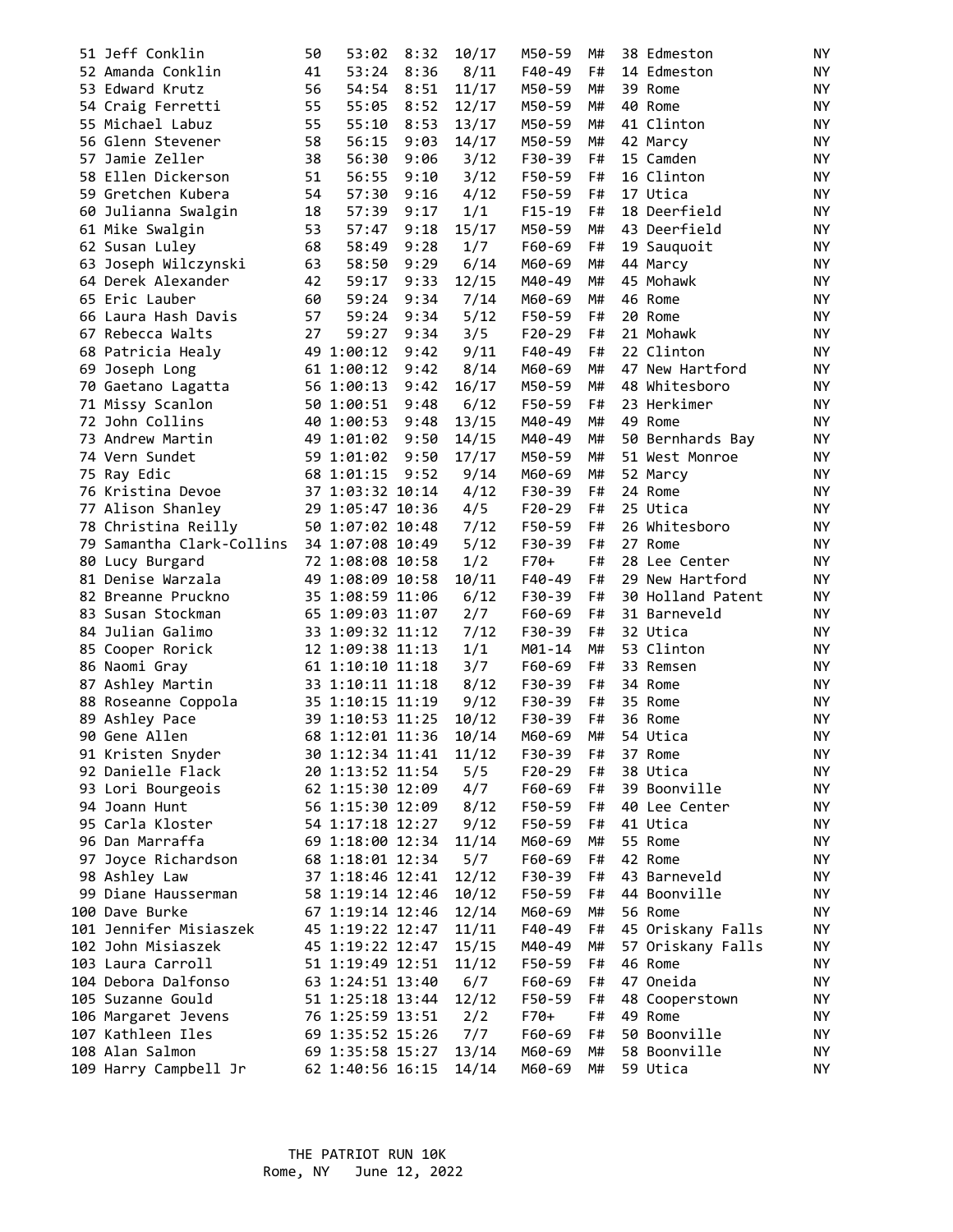### Results By Leone Timing & Results Services www.leonetiming.com

## AGE GROUP RESULTS

## MALE OVERALL RESULTS

|                           | PLACE NAME                                                                        |               |                          | AGE TIME RESIDENCE ST    |           |  |  |  |  |  |  |
|---------------------------|-----------------------------------------------------------------------------------|---------------|--------------------------|--------------------------|-----------|--|--|--|--|--|--|
|                           | 1 Jordon Hoffman 30 34:14 Rome                                                    |               |                          | <b>STATE STATE STATE</b> |           |  |  |  |  |  |  |
|                           | 2 Thomas Joslin 43 38:35 Yorkville NY                                             |               |                          |                          |           |  |  |  |  |  |  |
|                           | 3 David Putney 57 39:00 Newport NY                                                |               |                          |                          |           |  |  |  |  |  |  |
|                           |                                                                                   | ------------- | FEMALE OVERALL RESULTS   |                          |           |  |  |  |  |  |  |
| PLACE NAME                |                                                                                   |               |                          | AGE TIME RESIDENCE ST    |           |  |  |  |  |  |  |
|                           | 1 Jessica Charles 40 42:49 Oriskany NY                                            |               |                          |                          |           |  |  |  |  |  |  |
|                           | 2 Jeannine Macera 52 44:33 Oriskany NY<br>3 Lydia Dillon 53 45:18 Oneonta         |               |                          |                          | NY        |  |  |  |  |  |  |
|                           |                                                                                   |               |                          |                          |           |  |  |  |  |  |  |
| MALE AGE GROUP: 1 - 14    |                                                                                   |               |                          |                          |           |  |  |  |  |  |  |
|                           | PLACE NAME                                                                        |               |                          | AGE TIME RESIDENCE ST    |           |  |  |  |  |  |  |
|                           | 1 Cooper Rorick 12 1:09:38 Clinton NY                                             |               |                          |                          |           |  |  |  |  |  |  |
|                           |                                                                                   |               | FEMALE AGE GROUP: 1 - 14 |                          |           |  |  |  |  |  |  |
|                           | PLACE NAME                                                                        |               |                          | AGE TIME RESIDENCE ST    |           |  |  |  |  |  |  |
|                           |                                                                                   |               | MALE AGE GROUP: 15 - 19  |                          |           |  |  |  |  |  |  |
|                           | PLACE NAME                                                                        |               |                          | AGE TIME RESIDENCE ST    |           |  |  |  |  |  |  |
| FEMALE AGE GROUP: 15 - 19 |                                                                                   |               |                          |                          |           |  |  |  |  |  |  |
| PLACE NAME                | -----------------------------------                                               |               |                          | AGE TIME RESIDENCE       | <b>ST</b> |  |  |  |  |  |  |
|                           | 1 Julianna Swalgin 18 57:39 Deerfield NY                                          |               |                          |                          |           |  |  |  |  |  |  |
| MALE AGE GROUP: 20 - 29   |                                                                                   |               |                          |                          |           |  |  |  |  |  |  |
|                           | PLACE NAME                                                                        |               |                          | AGE TIME RESIDENCE ST    |           |  |  |  |  |  |  |
|                           | 1 Andrew Roth                                                                     |               |                          | 28 43:44 Groton NY       |           |  |  |  |  |  |  |
|                           | 2 William Slentz 29 44:27 Sherburne NY<br>3 Chase Bowman 20 45:12 Little Falls NY |               |                          |                          |           |  |  |  |  |  |  |
|                           |                                                                                   |               |                          |                          |           |  |  |  |  |  |  |
|                           | FEMALE AGE GROUP: 20 - 29                                                         |               |                          |                          |           |  |  |  |  |  |  |
|                           |                                                                                   |               |                          |                          |           |  |  |  |  |  |  |

PLACE NAME **AGE TIME** RESIDENCE ST

--------------------------------------------------------------------------------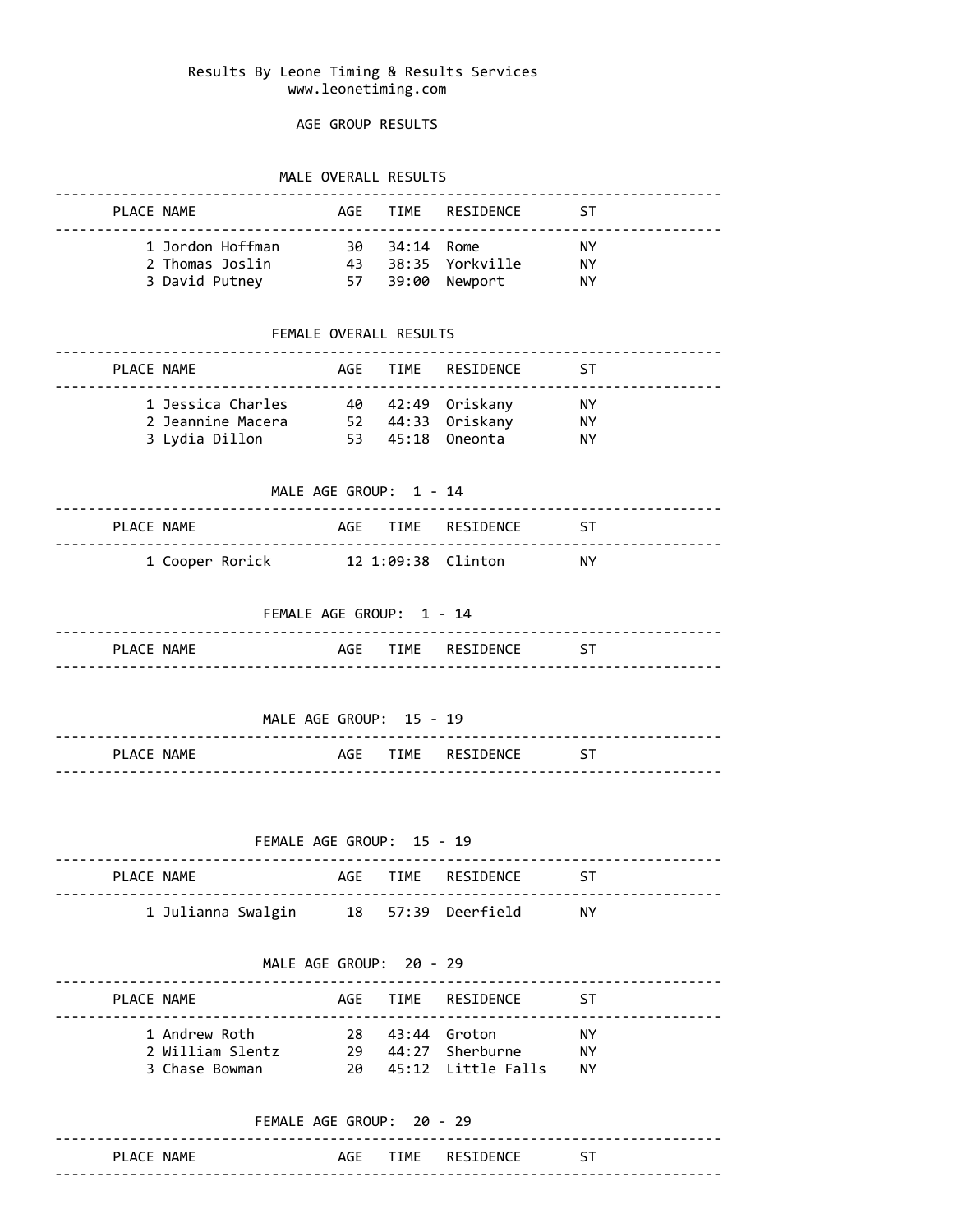| 1 Jordyn Dunlap  | 28 | 50:43 Utica         |              | NY. |
|------------------|----|---------------------|--------------|-----|
| 2 Tricia Bushway |    | 25    51:21    Rome |              | ΝY  |
| 3 Rebecca Walts  |    |                     | 59:27 Mohawk | ΝY  |

# MALE AGE GROUP: 30 - 39 -------------------------------------------------------------------------------- PLACE NAME AGE TIME RESIDENCE ST -------------------------------------------------------------------------------- 1 Michael Hoover 35 39:56 Clinton NY 2 Nicholas Jeror 32 40:30 Rome NY 3 Christopher Edick 38 40:58 New York Mills NY FEMALE AGE GROUP: 30 - 39 -------------------------------------------------------------------------------- PLACE NAME **AGE TIME** RESIDENCE ST -------------------------------------------------------------------------------- 1 Megan Bartoszek 35 46:05 Syracuse NY 2 Kristen Baker 39 47:32 Waterville NY 3 Jamie Zeller 38 56:30 Camden NY MALE AGE GROUP: 40 - 49 -------------------------------------------------------------------------------- PLACE NAME **AGE TIME** RESIDENCE ST -------------------------------------------------------------------------------- 1 Aaron Carey 46 39:37 Rome NY 2 Paul Cirillo 46 41:31 Mohawk NY 3 Jason Lukins 41 41:59 Elbridge NY FEMALE AGE GROUP: 40 - 49 -------------------------------------------------------------------------------- PLACE NAME **AGE TIME** RESIDENCE ST -------------------------------------------------------------------------------- 1 Danielle Bliss 44 47:05 Rome NY 2 Alyssa Trevisani 46 47:15 Deansboro NY 3 Liz Casatelli 47 47:25 Deansboro NY MALE AGE GROUP: 50 - 59 -------------------------------------------------------------------------------- PLACE NAME AGE TIME RESIDENCE ST -------------------------------------------------------------------------------- 1 Bob Carrier 51 42:14 Rome NY 2 Craig Dubois 58 42:17 Sprakers NY 3 Dan Frieden 51 43:09 Rome NY FEMALE AGE GROUP: 50 - 59 -------------------------------------------------------------------------------- PLACE NAME AGE TIME RESIDENCE ST -------------------------------------------------------------------------------- 1 Ellen Dickerson 51 56:55 Clinton NY 2 Gretchen Kubera 54 57:30 Utica NY

|            |                | MALF AGF GROUP: $60 - 69$ |  |                             |       |
|------------|----------------|---------------------------|--|-----------------------------|-------|
| PLACE NAME |                |                           |  | AGF TIME RESTDENCE          | - 5 S |
|            | 1 John Geesler |                           |  | 63 48:07 Saint Johnsvill NY |       |

3 Laura Hash Davis 57 59:24 Rome NY